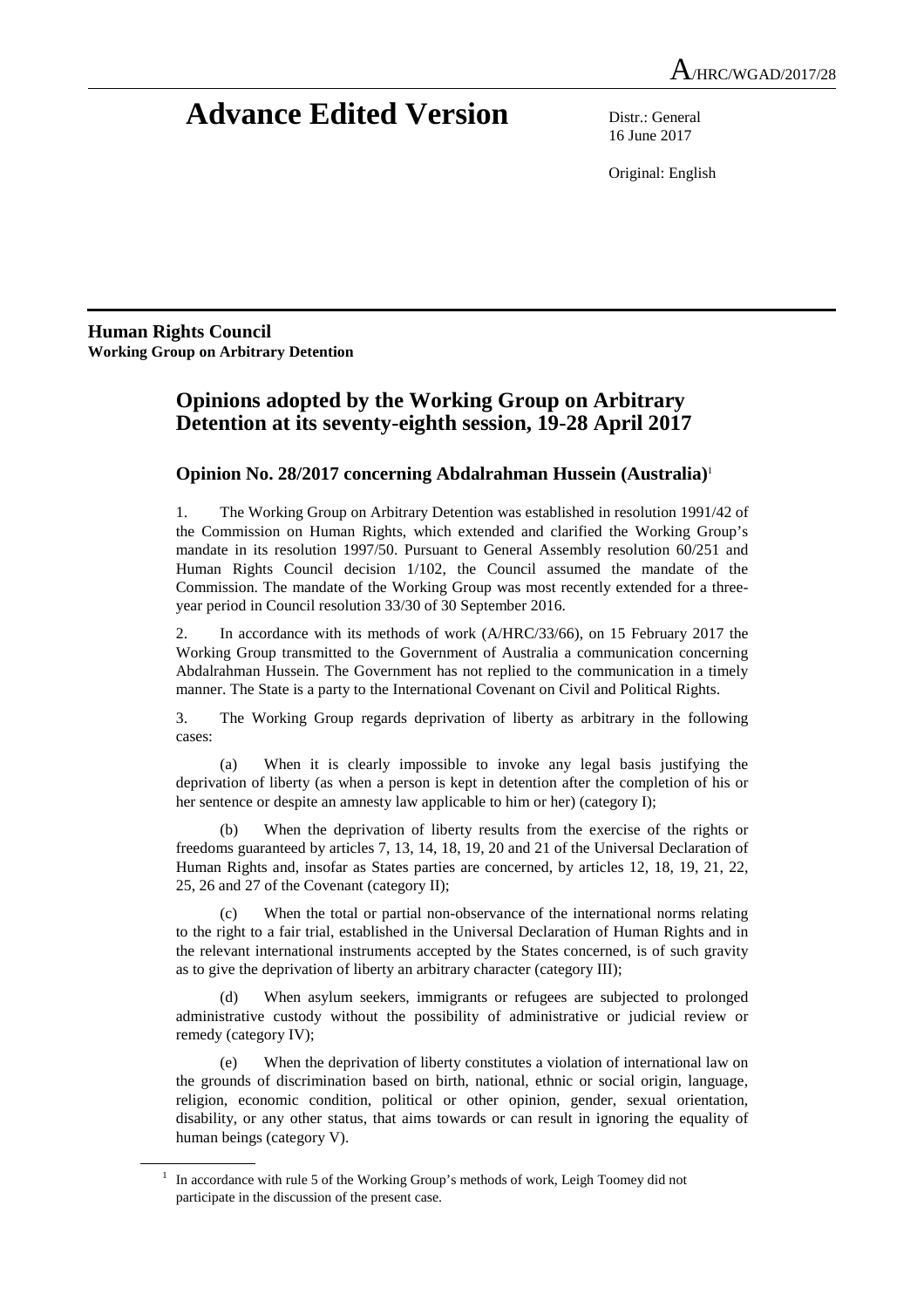#### **Submissions**

 *Communication from the source* 

4. Abdalrahman Hussein, born in 1987, is an asylum seeker of Syrian origin who usually resides at Villawood Immigration Detention Centre in Australia.

5. The source reports that on or about 15 November 2012, Mr. Hussein arrived in Australia by boat. On or about 16 January 2013, he was released into the community. The source advises that Mr. Hussein has been diagnosed with bipolar disorder and emotional distress and has psychotic episodes.

6. According to the source, on 12 January 2014 Mr. Hussein visited a massage spa. During the massage, he answered a phone call from his brother in the Syrian Arab Republic who informed him that their mother had been killed in a suicide attack there. Mr. Hussein became very agitated and stopped the massage. He asked for his money to be refunded. When this did not occur, he called the police.

7. When the police arrived, Mr. Hussein reportedly tried to explain to them why he was so upset. He did not speak English very well at that point, and the police did not understand Arabic. According to the source, the police therefore did not understand that Mr. Hussein was trying to explain that his mother had died in a suicide blast in the Syrian Arab Republic and instead thought that he was indicating that he was going to kill himself using a suicide vest. Mr. Hussein was therefore arrested by the police.

8. The source reports that Mr. Hussein was subsequently admitted for mental health reasons to St. Vincent's Hospital, 390 Victoria Street, Darlinghurst, New South Wales 2010. He was released later that night. On or about 13 January 2014, he was admitted to Bankstown Hospital, 68 Eldridge Rd, Bankstown, New South Wales 2200, for mental health reasons. On or about 15 January 2014, he was released from Bankstown Hospital.

9. According to the source, on or about 3 February 2014, Mr. Hussein was arrested by officials from the Department of Immigration and Border Protection on the basis of a detention order. He was subsequently transferred from an office of the Department of Immigration and Border Protection to Villawood Immigration Detention Centre.

10. According to the source, it is Mr. Hussein's understanding that he was detained due to the expiry of his visa. Prior to the expiry date of his visa, Mr. Hussein had reportedly notified the Department of Immigration and Border Protection that his visa was soon to expire, but he was told by the Department to wait for the Department to renew the visa. Mr. Hussein was informed that this was the usual procedure and that he could remain in the community. He was, however, detained, on or about 3 February 2014.

11. It is reportedly also Mr. Hussein's understanding that he remains in detention due to security concerns that the Department of Immigration and Border Protection has surrounding the events on 12 January 2014. However, Mr. Hussein has not been charged with any offence relating to those events.

12. According to the source, Mr. Hussein is being detained on the basis of the Migration Act 1958. The Act specifically provides, in sections 189 (1), 196 (1) and 196 (3), that unlawful non-citizens must be detained and kept in detention until they are: (a) removed or deported from Australia; or (b) granted a visa. In addition, it is specifically provided in section 196 (3) that even a court cannot release an unlawful non-citizen from detention (unless the person has been granted a visa).

13. The source considers that Mr. Hussein has been deprived of liberty as a result of the exercise of his rights guaranteed by article 14 of the Universal Declaration of Human Rights, whereby "everyone has the right to seek and to enjoy in other countries asylum from persecution". The source thus submits that the detention of Mr. Hussein constitutes an arbitrary deprivation of his liberty, falling under category II of the categories applicable to the cases submitted for consideration by the Working Group.

14. The source also submits that the international norms relating to the right to a fair trial have not been observed in relation to the detention of Mr. Hussein, specifically those rights protected under articles 9 and 10 of the Universal Declaration of Human Rights and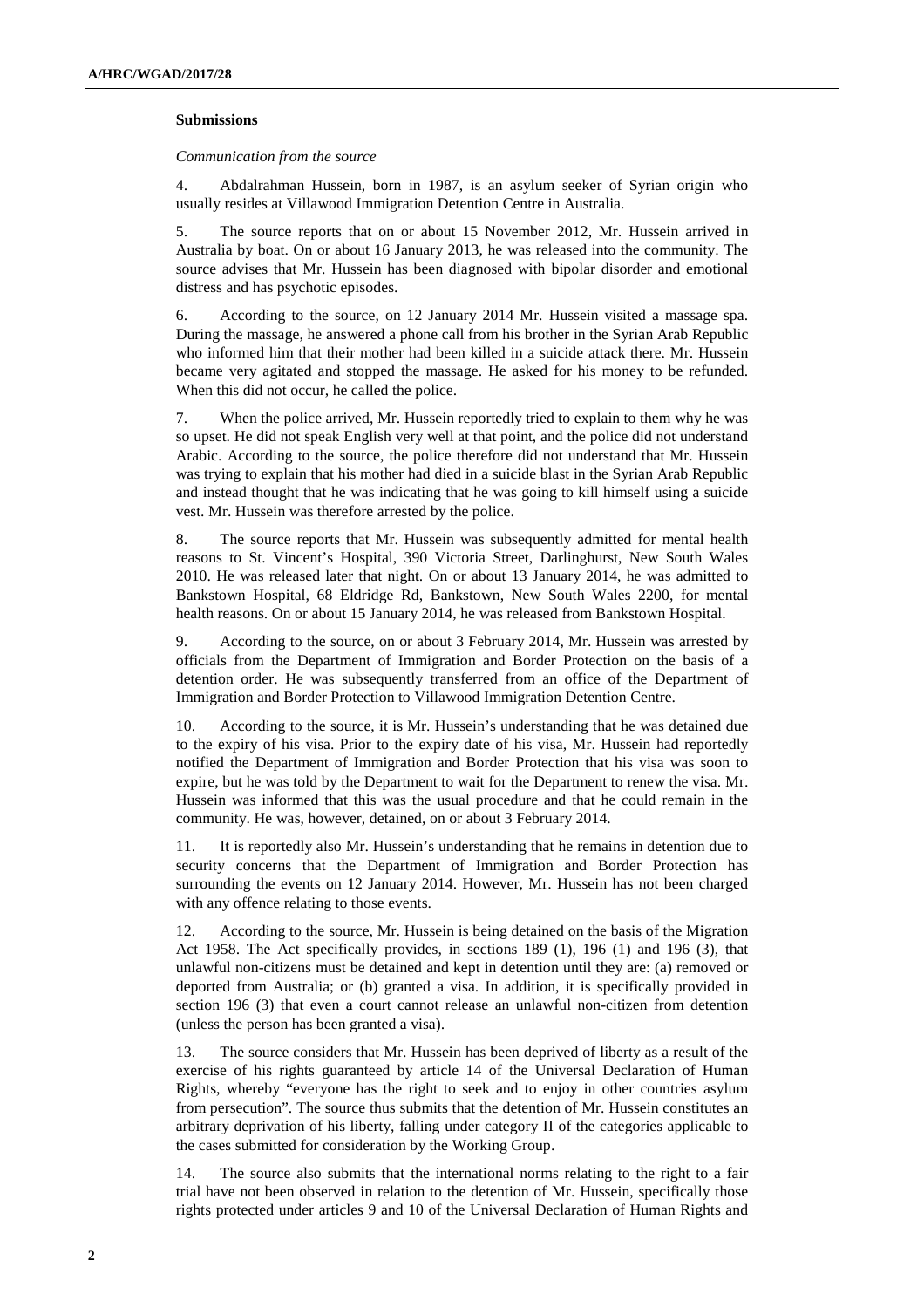under article 9 of the International Covenant on Civil and Political Rights. The source notes that the Human Rights Committee, in its general comment No. 35 (2014) on liberty and security of person, requires that detention "must be justified as reasonable, necessary and proportionate in the light of the circumstances and reassessed as it extends in time".

15. In this respect, the source reports that Mr. Hussein was interviewed by the Australian Security Intelligence Organisation in December 2015, almost two years after he was detained. The Department of Immigration and Border Protection has reportedly informed Mr. Hussein that it has not received a decision from the Australian Security Intelligence Organisation regarding his security assessment. Given that the Australian Security Intelligence Organisation interviewed Mr. Hussein almost two years after his detention and still has not issued an assessment approximately six months after his interview, the source submits that this is an unacceptable period of time.

16. In addition, the Inspector-General of Intelligence and Security has reportedly reviewed the treatment of Mr. Hussein by Australia's security agencies (the Inspector-General of Intelligence and Security is unable to disclose which security agency) and has found irregularities (the Inspector-General of Intelligence and Security is unable to disclose what those irregularities are). The source believes that the irregularities relate to the period of time that it took the Australian Security Intelligence Organisation to interview Mr. Hussein, as well as the subsequent delay in producing a security assessment.

17. The source submits that given the time that has elapsed and the failure to reassess Mr. Hussein's case as it has extended in time, it cannot be said that his detention is reasonable, necessary and proportionate. Accordingly, the detention of Mr. Hussein constitutes an arbitrary deprivation of his liberty, falling under category III of the categories applicable to the cases submitted for consideration by the Working Group.

18. Furthermore, the source submits that Mr. Hussein, as an asylum seeker, who is subject to prolonged administrative custody, has not been guaranteed the possibility of administrative or judicial review or remedy.

19. In this respect, the source notes that the High Court of Australia, in its decision in *Al-Kateb v. Godwin*, has upheld mandatory detention of non-citizens as a practice which is not contrary to the Constitution of Australia. The source also notes that the Human Rights Committee, in its decision on *C. v. Australia*, held that there was no effective remedy for people subject to mandatory detention in Australia. As such, Mr. Hussein lacks any chance of his detention being the subject of a real administrative or judicial review or remedy. Therefore, his detention constitutes an arbitrary deprivation of liberty, falling under category IV of the categories applicable to the cases submitted for consideration by the Working Group.

20. The source advises that Mr. Hussein was invited to apply for a temporary protection visa on 1 October 2015. This visa reportedly does not carry any rights to then apply for permanent residency. According to the source, Mr. Hussein was not provided with any legal assistance to complete the visa application at that time. More than eight months later, Mr. Hussein was provided with limited government-funded legal assistance to amend his application or lodge a new application. A visa application was subsequently lodged, on 27 June 2016. Reportedly, the Department of Immigration and Border Protection does not provide time frames within which visa applications are processed. Some asylum seekers wait for more than a year. Although Mr. Hussein is able to challenge the decision of the Department of Immigration and Border Protection relating to this visa application (when it is made), he is reportedly not able to challenge his detention.

21. The source reports that Mr. Hussein signed various documents relating to social security and so on sometime in August 2016. According to the source, this was a strong indication to Mr. Hussein that he would be released while his visa application was being processed. However, Mr. Hussein not only remains in detention but he has also been moved to Christmas Island, away from his support networks. The source underscores that the hope caused by the Department of Immigration and Border Protection asking him to sign documents indicating that he would be released is gradually turning into despair.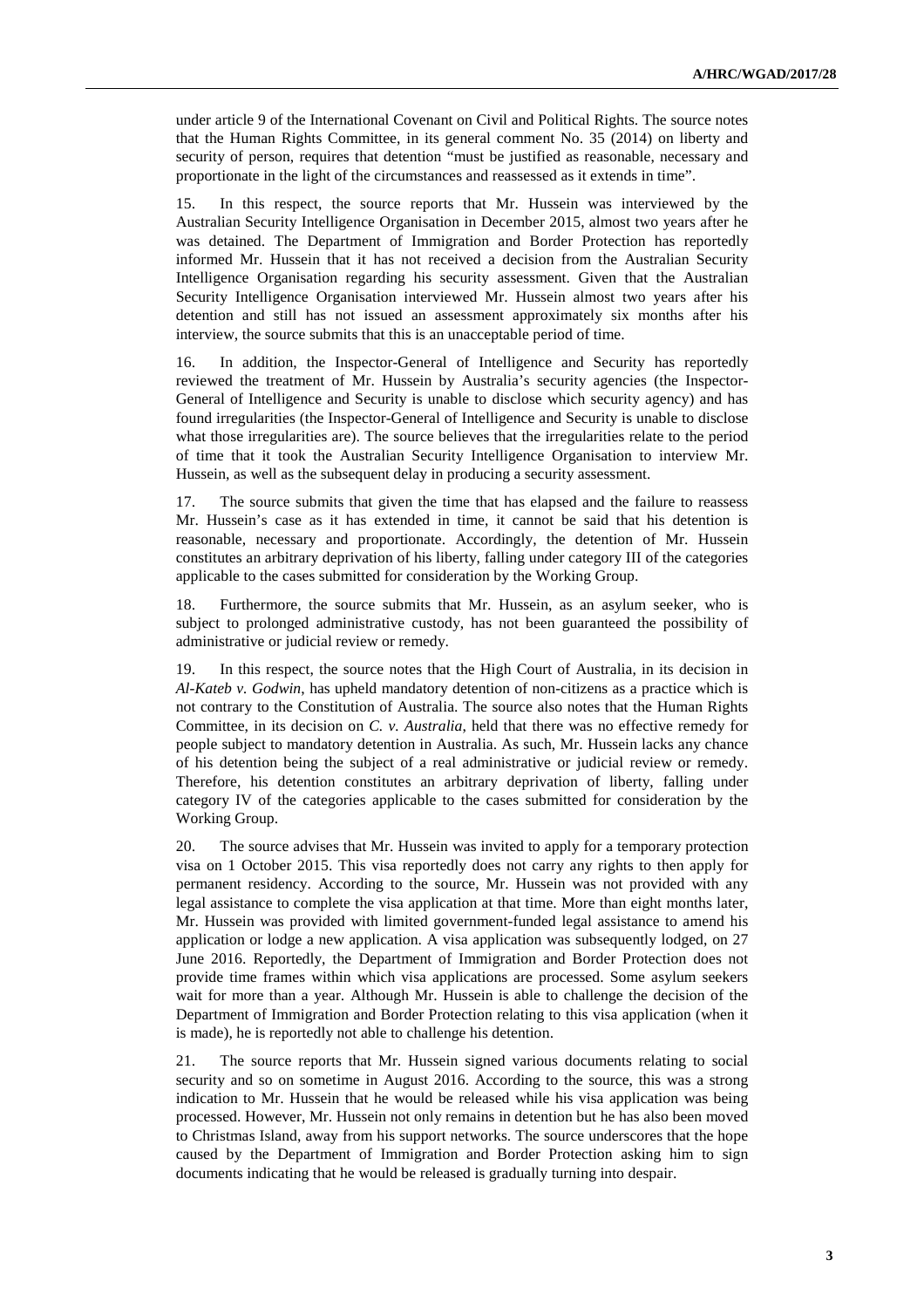22. According to the source, Australian citizens and non-citizens are not equal before the courts and tribunals of Australia. The effective result of the decision of the High Court in *Al-Kateb v. Godwin*, referred to above, is that while Australian citizens can challenge administrative detention, non-citizens cannot. The detention of Mr. Hussein thus constitutes an arbitrary deprivation of his liberty, falling under category V of the categories applicable to the cases submitted for consideration by the Working Group.

#### *Response from the Government*

23. On 15 February 2017, the Working Group transmitted the allegations from the source to the Government under its regular communications procedure. The Working Group requested the Government to provide, by 17 April 2017, detailed information about the current situation of Abdalrahman Hussein and any comments on the source's allegations. The Working Group also requested the Government to clarify the legal provisions justifying his deprivation of liberty, as well as its compatibility with the Government's obligations under international human rights law, particularly treaties which Australia has ratified.

24. On 13 April 2017, the Government sought an extension of the deadline to submit its response. The Working Group did not grant such extension, as the request did not meet the requirement of paragraph 16 of its methods of work.

25. The Working Group notes that it received a response from the Government on 9 May 2017. However, the Working Group cannot accept the reply as if it had been presented within the time limit.

#### **Discussion**

26. In the absence of a response from the Government, the Working Group has decided to render the present opinion, in conformity with paragraph 15 of its methods of work.

27. The Working Group has in its jurisprudence established the ways in which it deals with evidentiary issues. If the source has established a prima facie case for breach of international requirements constituting arbitrary detention, the burden of proof should be understood to rest upon the Government if it wishes to refute the allegations (see A/HRC/19/57, para. 68). In the present case, the Government has chosen not to challenge the prima facie credible allegations made by the source.

28. The source has made a number of submissions arguing that the detention of Mr. Hussein is arbitrary and falls under categories II, III, IV and V of the categories applicable to the consideration of cases by the Working Group. The Working Group will consider these in turn.

29. The source argues and the Government of Australia has not contested that the detention of Mr. Hussein is arbitrary and falls under category II, since he has been deprived of liberty as a result of the exercise of his rights guaranteed by article 14 of the Universal Declaration of Human Rights, whereby "everyone has the right to seek and to enjoy in other countries asylum from persecution", as well as by the Convention relating to the Status of Refugees, of 1951, and its 1967 Protocol.

30. The Working Group notes that Mr. Hussein is an asylum seeker of Syrian origin who has been living in Australia since 2012 and that since January 2013 he had been living in the community on the basis of a visa. He was, however, arrested on 3 February 2014 and remains in custody to date. The source argues that this detention was due to the expiry of his visa, but it is also of the view that it may have been due to an incident with the police on 12 January 2014.

31. The Working Group notes that the arrest of Mr. Hussein on 3 February 2014 was carried out on the basis of the detention order issued in relation to his immigration status. The Working Group accepts the submissions made by the source that Mr. Hussein had warned the authorities about the expiry of his visa but was reassured by the authorities that no action on his part was required. The Working Group also accepts that this raised legitimate expectations on the part of Mr. Hussein that, as a minimum, no action on his part was required in order to renew the visa, and indeed he had legitimate expectations that his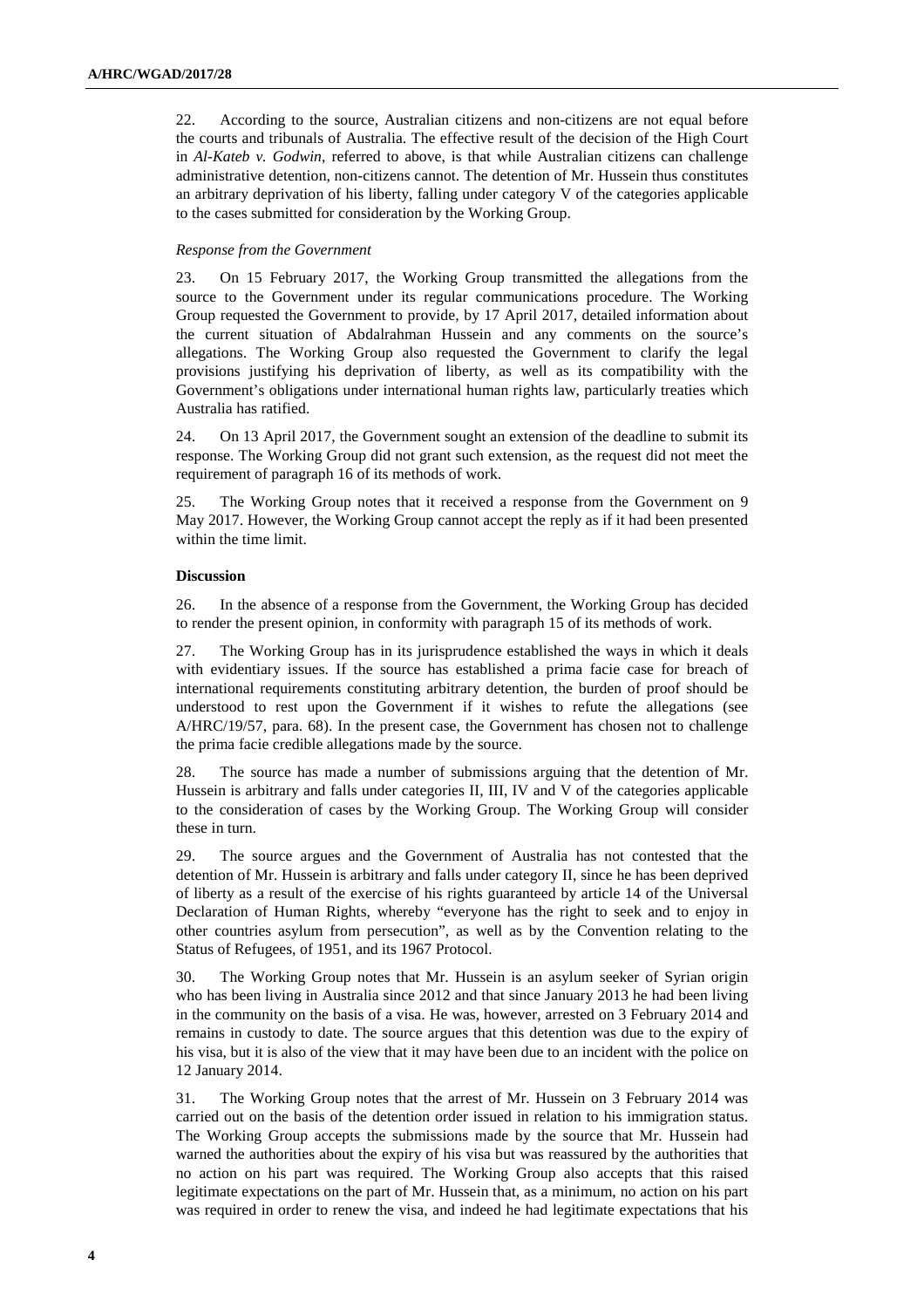visa would be renewed as the authorities had not communicated anything to him to the contrary.

32. The Working Group reiterates that seeking asylum is not a criminal act; on the contrary, seeking asylum is a universal human right, enshrined in article 14 of the Universal Declaration of Human Rights, and in the Convention relating to the Status of Refugees, of 1951, and its 1967 Protocol. The Working Group notes that these instruments constitute international legal obligations that Australia has undertaken.

33. The Working Group notes that detention in the course of proceedings for the control of immigration is not arbitrary per se. However, such detention must be justified as reasonable, necessary and proportionate in the light of the circumstances and reassessed as it extends in time.<sup>2</sup> It must not be punitive in nature<sup>3</sup> and should be based on the individual assessment of each individual. In the present case, the Working Group concludes that Mr. Hussein was detained due to his exercise of the right to seek asylum, as no other explanation has been provided by the Government of Australia. Moreover, the Working Group concludes that this detention was due to the expiry of his visa, as no other explanation has been presented by the Government.

34. The Working Group is concerned at the significant lapse in time since the arrest of Mr. Hussein. More than three years have passed since his initial arrest and the Government still has not provided an explanation as to why his visa has not been renewed. On this basis, the Working Group concludes that the detention of Mr. Hussein is arbitrary and falls under category II.

35. The source has also argued that the detention of Mr. Hussein is arbitrary and falls under category III, as he remains in custody since his arrest on 3 February 2014 without any possibility of challenging the legality of his continued detention. The Government of Australia has not challenged these submissions.

36. The Working Group wishes to recall that according to the United Nations Basic Principles and Guidelines on Remedies and Procedures on the Right of Anyone Deprived of Their Liberty to Bring Proceedings Before a Court, the right to challenge the lawfulness of detention before a court is a self-standing human right, which is essential to preserve legality in a democratic society.<sup>4</sup> This right, which in fact constitutes a peremptory norm of international law, applies to all forms of deprivation of liberty,<sup>5</sup> and it applies to "all situations of deprivation of liberty, including not only to detention for purposes of criminal proceedings but also to situations of detention under administrative and other fields of law, including military detention, security detention, detention under counter-terrorism measures, involuntary confinement in medical or psychiatric facilities, migration detention ...".<sup>6</sup> Moreover, it applies "irrespective of the place of detention or the legal terminology used in the legislation. Any form of deprivation of liberty on any ground must be subject to effective oversight and control by the judiciary."<sup>7</sup>

37. Mr. Hussein has been in detention since 3 February 2014 on the basis of the detention order that was issued on the same date. This is a case of an administrative detention of an asylum seeker and is not a case related to criminal proceedings. Since the date of his arrest, Mr. Hussein has not been able to challenge the continued legality of his detention which is his legitimate right in accordance with article 9 (4) of the Covenant. He has had no indication from the authorities about the progress of his case during this period of time, which now exceeds three years. This is a clear breach of article 9 (4) of the Covenant and the Working Group thus concludes that the detention of Mr. Hussein is arbitrary and falls under category IV and not category III as submitted by the source.

 $\overline{a}$ 

<sup>2</sup> See the Committee's general comment No. 35, para. 18.

<sup>3</sup> Ibid.

<sup>4</sup> See A/HRC/30/37, paras. 2 and 3.

<sup>5</sup> Ibid., para. 11.

 $6$  Ibid., para. 47 (a).

 $7$  Ibid., para. 47 (b).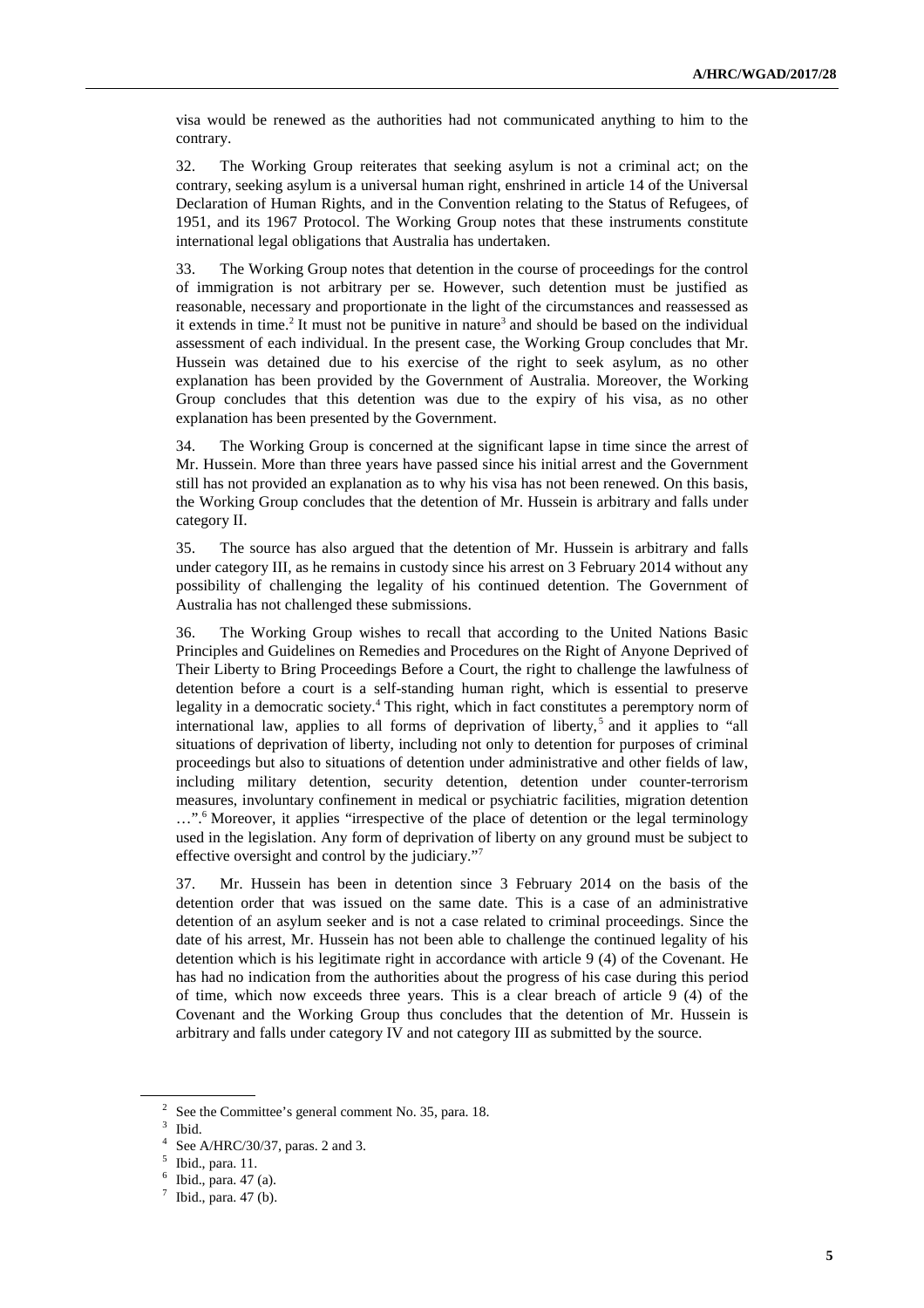38. The source has also argued that the detention of Mr. Hussein is arbitrary and falls under category V since, according to the source, Australian citizens and non-citizens are not equal before the courts and tribunals of Australia. The Working Group is aware of the decision of the High Court of Australia in the case of *Al-Kateb v. Godwin*, which effectively means that while Australian citizens can challenge administrative detention, non-citizens cannot.

39. The Working Group notes the numerous findings by the Human Rights Committee where the application of mandatory immigration detention in Australia and the impossibility of challenging such detention has been found to be in breach of article 9 (1) of the Covenant.<sup>8</sup> The Working Group also notes that the effect of the decision of the High Court of Australia in the case of *Al-Kateb v. Godwin* is such that non-citizens have no effective remedy against their continued administrative detention. The Working Group further specifically notes the decision of the Human Rights Committee in *F.J. et al. v. Australia*. In that case, the Human Rights Committee examined the implications of the High Court's judgment in the case of *Al-Kateb v. Godwin* and concluded that the effect of that judgment is such that there is no effective remedy to challenge the legality of the continued administrative detention:

"The possibility that the State party's highest court may someday overrule its precedent upholding indefinite detention does not suffice to indicate the present availability of an effective remedy. The State party has not shown that its courts have the authority to make individualized rulings on the justification for each author's detention. Moreover, the Committee notes that in the High Court's decision of 5 October 2012 in the *Plaintiff M47* case, the Court upheld the continuing mandatory detention of the refugee, demonstrating that a successful legal challenge need not lead to release from arbitrary detention. Accordingly, the Committee concludes that the State party has not demonstrated the existence of effective remedies to be exhausted and that the communication is admissible with reference to article 5 (2) (b) of the Optional Protocol."<sup>9</sup>

40. The Working Group concurs with the views of the Human Rights Committee that the decision in *Al-Kateb v. Godwin* effectively means that non-citizens are unable to challenge the continued legality of their administrative detention. The Working Group therefore considers that the detention of Mr. Hussein is arbitrary, falling under category V, since there is no effective remedy for non-citizens to challenge the legality of their detention in Australia. The Working Group also underlines that this is discriminatory and contrary to articles 16 and 26 of the Covenant.

#### **Disposition**

41. In the light of the foregoing, the Working Group renders the following opinion:

The deprivation of liberty of Abdalrahman Hussein, being in contravention of articles 2, 7, 8, 9 and 14 of the Universal Declaration of Human Rights and of articles 9, 16 and 26 of the International Covenant on Civil and Political Rights, is arbitrary and falls within categories II, IV and V.

42. Consequent upon the opinion rendered, the Working Group requests the Government of Australia to take the steps necessary to remedy the situation of Mr. Hussein without delay and bring it into conformity with the relevant international norms, including those set out in the Universal Declaration of Human Rights and the International Covenant on Civil and Political Rights.

 $\overline{a}$ 

<sup>8</sup> See communications No. 900/1999, *C. v. Australia*, Views adopted on 28 October 2002; No. 1014/2001, *Baban et al. v. Australia*, Views adopted on 6 August 2003; No. 1324/2004, *Shafiq v. Australia*, Views adopted on 31 October 2006; Nos. 1255, 1256, 1259, 1260, 1266, 1268, 1270 and 1288/2004, *Shams et al. v. Australia*, Views adopted on 20 July 2007; No. 1069/2002, *Bakhtiyari v. Australia*, Views adopted on 29 October 2003; No. 1050/2002, *D and E and their two children v. Australia*, Views adopted on 11 July 2006; No. 2229/2012, *Nasir v. Australia*, Views adopted on 29 March 2016; and No. 2233/2013, *F.J. et al. v. Australia*, Views adopted on 22 March 2016.

<sup>9</sup> See *F.J. et al. v. Australia*, para. 9.3.